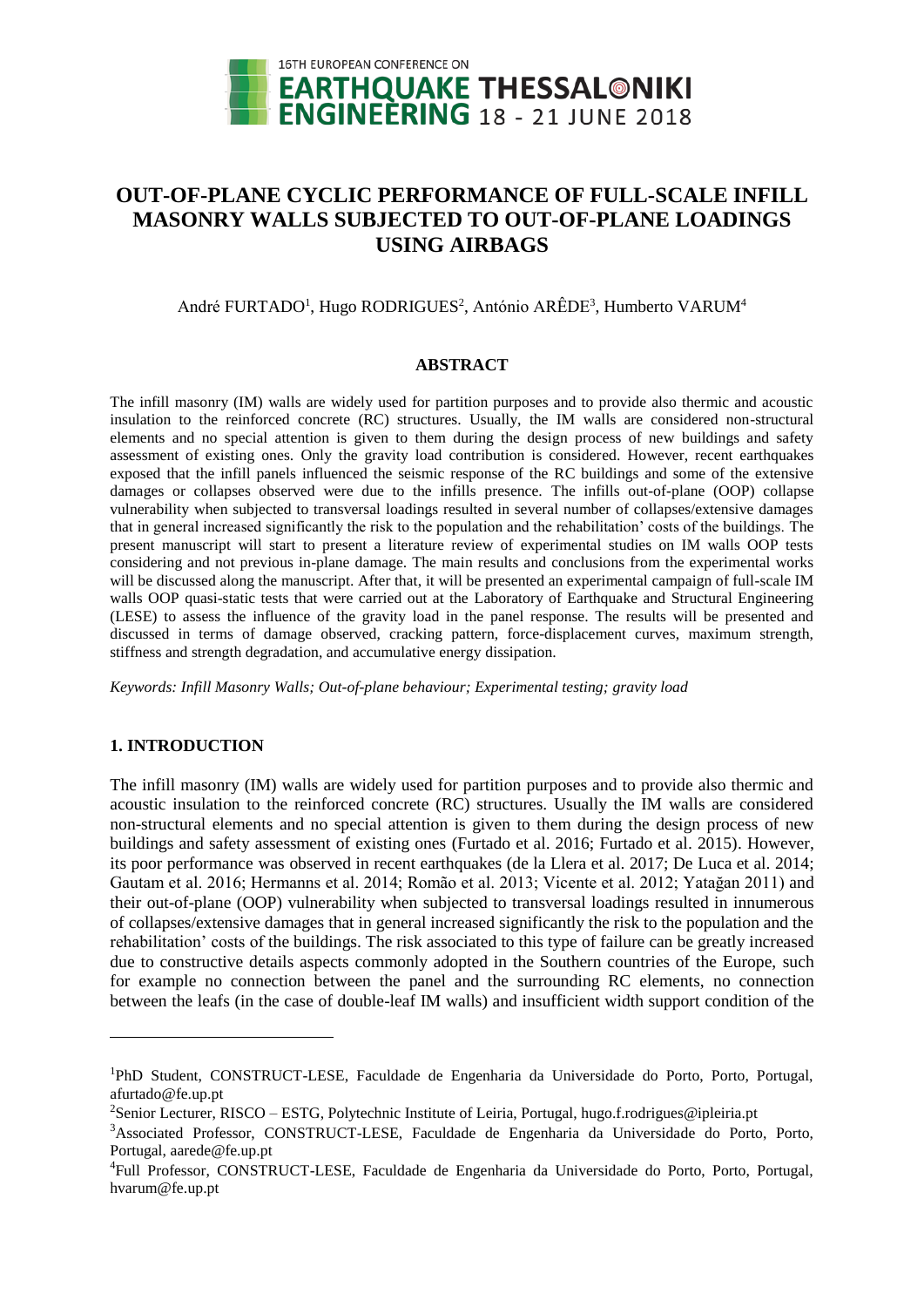panel.

Over the literature, tests were carried out to study and characterize the OOP behaviour of IM wall that fill steel or RC frames considering and not the interaction with the in-plane (IP) loading demand (Angel et al. 1994; Beconcini 1997; Calvi and Bolognini 2001; da Porto et al. 2015; Dawe and Seah 1989; Flanagan and Bennett 1999; Furtado et al. 2016; Griffith and Vaculik 2007; Griffith et al. 2007; Hak et al. 2014; Moghaddam et al. 1988; Mosoarca et al. 2016; Pereira et al. 2012; Preti et al. 2015; Silva et al. 2016; Varela-Rivera et al. 2012). Some other shake table tests of simple IM panels or scaled infilled RC structures can be found in the literature (Corte et al. 2008; Fardis et al. 1999; Klingner et al. 1996; Komaraneni et al. 2011; Liauw and Kwan 1992; Stavridis et al. 2012; Tondelli et al. 2016; Zarnic et al. 2001).

A brief literature review of IM walls OOP tests will be presented, containing information regarding the specimens' details, test protocols and main findings gathered from each author. Thereafter, it will be presented an experimental campaign of IM walls OOP tests with the aim of assess the influence of the application of axial load (here designated gravity load) in top of the frame 'columns in the wall OOP performance. For this, three full-scale specimens were built and tested under different loading conditions. Details regarding the test setup, loading protocol will be provided .The experimental results will be presented and discussed in terms of observed damages, cracking pattern, forcedisplacement curves, maximum strength, stiffness and strength degradation, and accumulative energy dissipation.

## **2. LITERATURE REVIEW OF IM WALLS OUT-OF-PLANE TESTS**

Moghaddam *et al.* (1988) tested four steel infilled frames with brick walls under a shake table excited biaxially (IP and OOP direction). Two small walls and two larger walls were tested to assess the effect of the infills presence and in particular of the use of reinforced horizontal bed joints. The authors concluded that the infills' presence reduced the frame displacements even after the infills' cracking. It was observed that the reinforcement reduced the vulnerability of the panel by the improvement of the arching mechanism phenomena.

Dawe and Seah (1989) tested 9 full-scale concrete masonry infilled steel frame subjected to a uniform OOP pressure applied through airbags. The main goal of the study was to investigate the influence of the panels' thickness, openings, mortar interface between panel and frame and the efficiency of horizontal connections with the frame by the use of reinforcement bars. It was observed that the infills OOP strength prior to the first significant crack is provided by pure flexural action and that at the postcracking phase the OOP strength is provided by arching mechanism. The authors concluded that the IM walls ultimate loads increased with larger panel thicknesses, however a decrease was observed for smaller panel aspect ratio. It was not observed any influence of the openings in the IM panels OOP strength. Finally, the authors remarked that the horizontal reinforcement provides higher OOP ductility capacity.

Angel et al. (1994) carried out an experimental campaign composed by combined IP and OOP tests of IM walls made by clay brick or concrete blocks. The strategy adopted was to first submit the specimens to different IP drift demands which resulted in different damage levels and then submit the panels to an OOP monotonic distributed loading applied by airbags. From these tests, the authors concluded that the panels' OOP strength depended highly of the slenderness ratio, masonry compressive strength but not from the tensile strength. The authors observed that cyclic loadings within the elastic region did not affected the panel stiffness. The IP shear demand combined with gravity load increased slightly the panel initial OOP stiffness but the OOP strength was not affected. However, the damage due to the previous IP test reduced the OOP strength for slender panels. Retrofit techniques were tested increased of the panels OOP strength and deformation capacity.

Beconcini (1997) tested several infill panels that were built between the ceiling and the floor of the laboratory. A horizontal beam at the infill panel mid-height was used to apply a linear OOP distributed load. All tests ended with the panel collapse, condition that corresponded to the attainment of the specimen peak load. The author observed that with the absence of vertical joints, the cracking load was around one half of the cracking load of panels provided of them, while their presence did not affect the peak load, since the panel due to its boundary conditions always arched only in the vertical direction. The authors observed that for panels with same thickness, the brick units' dimensions did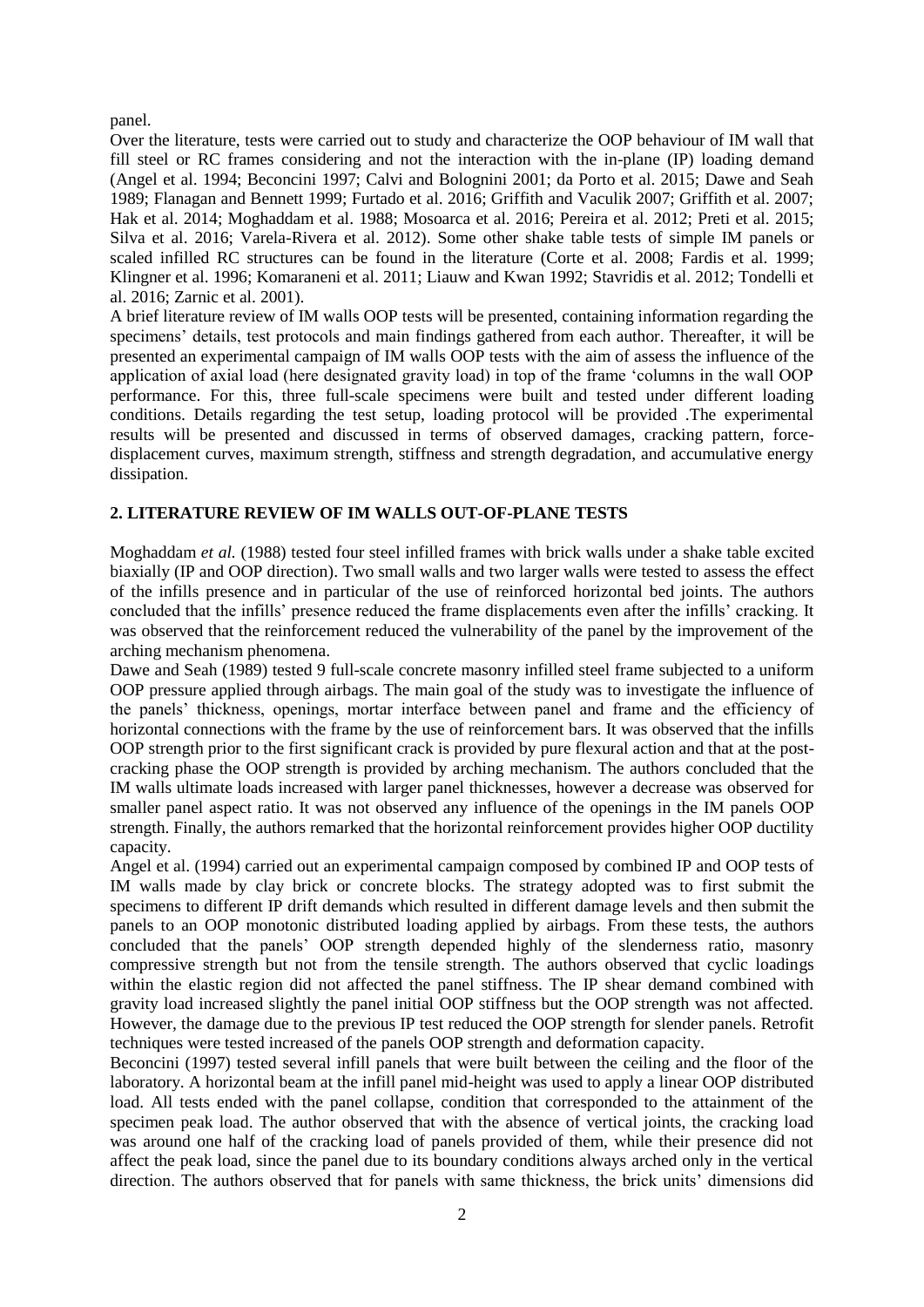not affect the ultimate load, however it was influenced by brick units' cores direction.

Flanagan and Bennett (1999) studied the response of damaged IM walls subjected to OOP distributed loads through airbags. The authors concluded that the infills achieved higher OOP stability under both inertial (uniform) loads and the imposed displacements which was mainly due to the arching mechanism or the development of IP membrane forces. It was observed that very tall and thin panels (high h/t ratio) were more vulnerable due to the loss of stability under inertial loads. From the IP-OOP interaction the authors concluded that it was not significant for moderate loading demands and that through the loading sequence it was observed higher loss of stiffness than loss of strength. Prior OOP loadings may eliminated the diagonal cracking associated to an IP limit state. Prior IP loading appeared to result in higher deflections under uniform lateral loads. Some strength reduction may occurred, but arching mechanism still developed, which resulted in substantial deformation capacity. A combined IP cracking and uniform lateral load test resulted on the reduction of the OOP strength capacity.

Calvi and Bolognini (2001) performed four OOP tests with and without previous IP damage, with and without reinforcement. The main aim was to assess the potential for OOP expulsion of traditional and slightly IM walls at different level of damages induced by IP action. From the tests, it was observed that the panel' state of damage play an important role on the OOP response of the panel.

Griffith *et al.* (Griffith and Vaculik 2007; Griffith et al. 2007) tested eight full scale confined and nonconfined IM walls, and pre-compressed with different stress values from 0 to 0.1MPa, to OOP distributed loadings applied through airbag system. From the study, the authors concluded that the post peak strength was enhanced by the vertical pre-compression of the specimens; and that the ability of the wall to OOP deflect at the center height until up to the wall thickness. The authors observed that parameters such as strength and stiffness were significantly affected by the application of the cycle loading.

Varela-Rivera et al. (2012) carried out an experimental campaign of confined IM walls subjected to combined OOP pressure distributed loads and axial loads with the aim of evaluate the influence the last variable on the response of the wall. The authors concluded that as the axial load increases, the OOP maximum strength also increases (however limited by crushing of the masonry). Pereira et al. (2012) tested eight 1/1.5 scaled IM walls subjected to combined IP-OOP cyclic loading in order to assess the efficiency of different retrofit solutions and the effect of previous IP damage. It was observed that the previous IP damage modified the panel failure mode due the variation of the panel support conditions. It was also observed that the bed joints reinforcement improved the OOP stiffness and strength of the panels.

Hak et al. (2014) tested five RC frames infilled with strong clay vertical hollow bricks under OOP cyclic loadings after being subjected to different IP damages levels. From this study, the authors concluded that the development of the strength mechanism was based in two-directional arching action. It was also observed that the typical OOP failure mechanism was characterized by the opening of a predominant horizontal crack at the panel mid-height and the formation of a stepwise crack pattern, which developed from the central crack to the infill panel corners. The OOP response of a previously undamaged masonry stripe tested under vertical single-bending conditions was also evaluated. da Porto et al. (2015) tested six full-scale specimens subjected to OOP loadings with previous IP damage with the goal of characterize mechanically both original and retrofitted walls and validate the efficiency of consider the bed joint reinforcement.

Preti et al. (2015) tested two engineered IM walls subjected to combined IP and OOP loadings with main goal of develop a design approach to reduce the infill panel seismic vulnerability and reduce the interaction with the surrounding frame when subjected to lateral loadings. Furtado et al. (2016) carried out an experimental campaign of three full scale IM walls with the main purpose of characterize their OOP behaviour with and without previous IP damage. The authors concluded that the previous IP damage reduced almost 60% of the maximum strength and a fragile failure mechanism was observed. In real seismic scenarios the IM walls are subjected to combined bidirectional loadings which result in a different behaviour of those observed when the panel is only subjected to OOP loadings. As observed in recent experimental works, previous IP damage reduce significantly the strength capacity and deformation of the panels. It is observed that when subjected to IP seismic loads the infill panel tends to detach from the surrounding RC frame. This detachment of the panel increases their vulnerability to OOP loadings, since it is mobilized the entire panel, which could result on the integral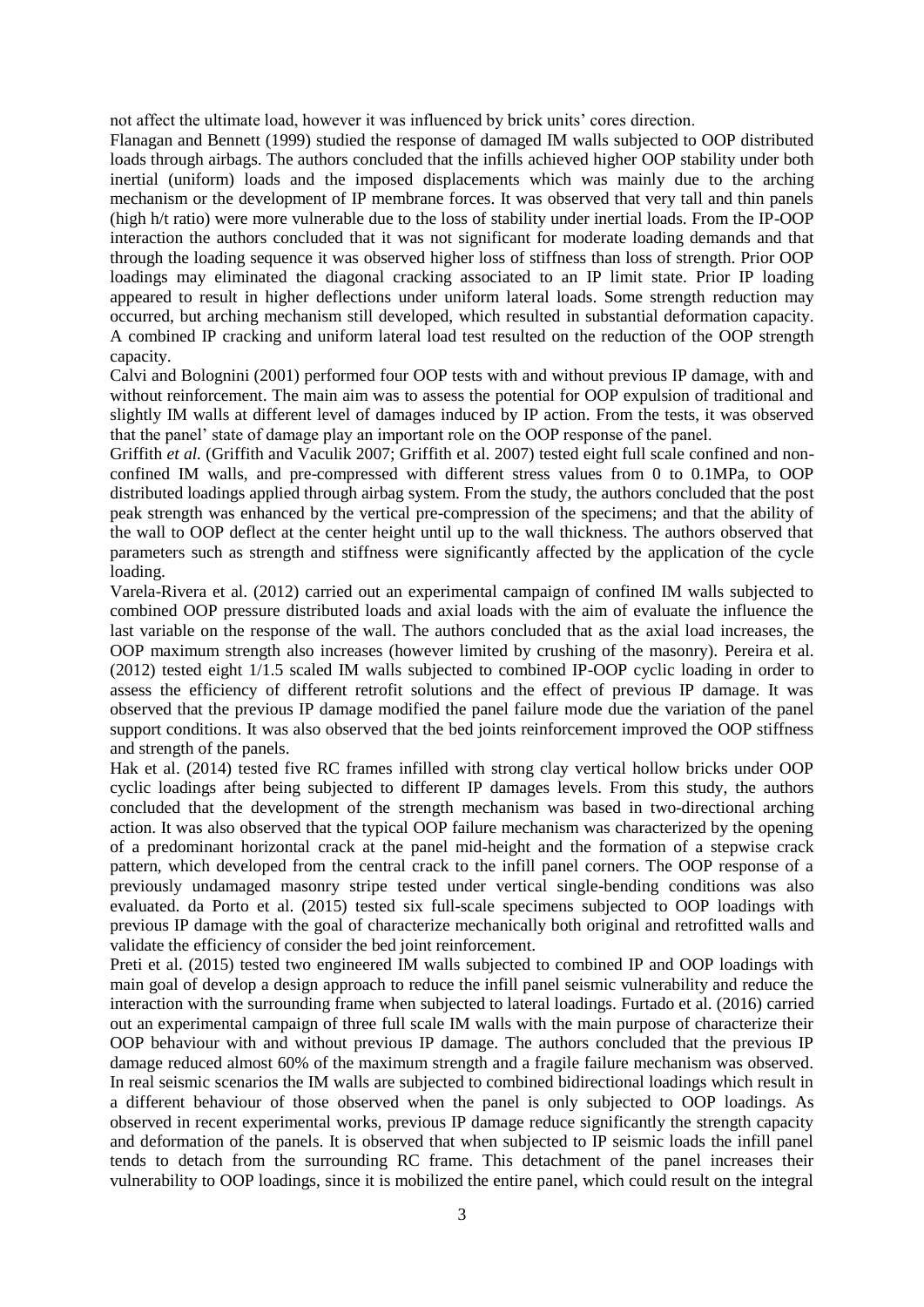collapse exhibiting a typical rigid body behaviour.

Mosoarca et al. (2016) tested the efficiency of different strengthening solutions on three full-scale specimens subjected to OOP loadings. The authors applied the OOP loadings through an actuator linked to a steel profile that was anchored to the centre of the IM wall and thus complete cyclic loadings were achieved.

Silva et al. (2016) studied new IM walls constructive systems, which combine simplicity with low cost assumptions, and carried out OOP testes in previously damaged walls. The authors observed that the strengthening solutions increased the maximum lateral strength and stiffness, however the post-peak behaviour changed and the failure mode become more fragile. Akhoundi et al. (2016) studied the effect of the workmanship and the opening in the OOP response of reduced scale IM walls. From the study, it was observed that the workmanship has a significant effect in the panels OOP strength and stiffness. The opening reduced the initial stiffness of the panel proportionally of the opening area, however no reduction was observed in the panel OOP strength.

Some other experimental tests were carried out through shaking table tests of simple IM panels or infilled RC scaled structures (Corte et al. 2008; Fardis et al. 1999; Klingner et al. 1996; Komaraneni et al. 2011; Liauw and Kwan 1992; Stavridis et al. 2012; Tondelli et al. 2016; Zarnic et al. 2001). [Table 1](#page-3-0) summarize the experimental tests available in the literature regarding the IM walls OOP behaviour. From the analysis of the experimental studies presented here, the following conclusions can be drawn:

- The maximum OOP strength capacity depends greatly of the panel slenderness;
- The ultimate OOP strength increased with the increasing of the panel thickness, but decreased with the aspect ratio;
- Cracking patterns depends of the panel aspect ratio;
- The IM walls follows a linear elastic behaviour up to the formation of the first crack. After that, the behaviour observed was nonlinear. This nonlinearity was related to the presence of new cracks and the propagation of existing ones up to the formation of the final cracking pattern;
- Workmanship can affect, significantly, the panel OOP behaviour by disturbing their boundary conditions;
- The maximum OOP deformation was observed in panels made with solid bricks;
- Previous damage due to IP previous loading demands reduced the OOP initial stiffness, strength and potentiate fragile ruptures which can lead to fragile OOP expulsions. This is due to the loss of the boarder constrains that were modified, since the detachment of the panel from the surrounding frame occurred and a rigid body behaviour occurs when subjected to OOP loadings;
- The masonry compression strength revealed to be more important to the arching mechanism development than the tensile strength.

<span id="page-3-0"></span>

| Authors                     | Type<br>of<br>test | Scale    | Type of<br>load | Frame<br>Type | Infill<br>type  | Number<br>Of tests | Wall dimensions              |              |             |              |                                     |
|-----------------------------|--------------------|----------|-----------------|---------------|-----------------|--------------------|------------------------------|--------------|-------------|--------------|-------------------------------------|
|                             |                    |          |                 |               |                 |                    | (mm)                         | L<br>(mm)    | H<br>(mm)   | H/L          | H/T                                 |
| Moghaddam<br>et al. (1988)  | <b>ST</b>          | $\leq$ 1 | <b>IP/OOP</b>   | S             | <b>SB</b>       | $\overline{4}$     | 63<br>101                    | 1025<br>1860 | 755<br>1400 | 0.74<br>0.75 | 12.0<br>18.4                        |
| Dawe and<br>Seah (1989)     | М                  | 1        | <b>OOP</b>      | S             | <b>CH</b>       | 9                  | 90<br>140<br>190             | 3600         | 2800        | 0.77         | 31.1<br>20.0<br>14.7                |
| Liauw and<br>Kwan<br>(1992) | <b>ST</b>          | 1/3      | <b>IP/OOP</b>   | RC            | <b>CH</b>       | 2                  | N/A                          | N/A          | N/A         | N/A          | N/A                                 |
| Angel et al.<br>(1994)      | М                  | 1        | IP/OOP          | RC            | <b>CH</b><br>CB | 8                  | 48<br>90<br>148<br>96<br>180 | 2440         | 1625        | 0.66         | 33.8<br>18.1<br>11.0<br>16.9<br>9.0 |

Table 1 – Literature review on experimental tests in IM walls subjected to OOP loadings.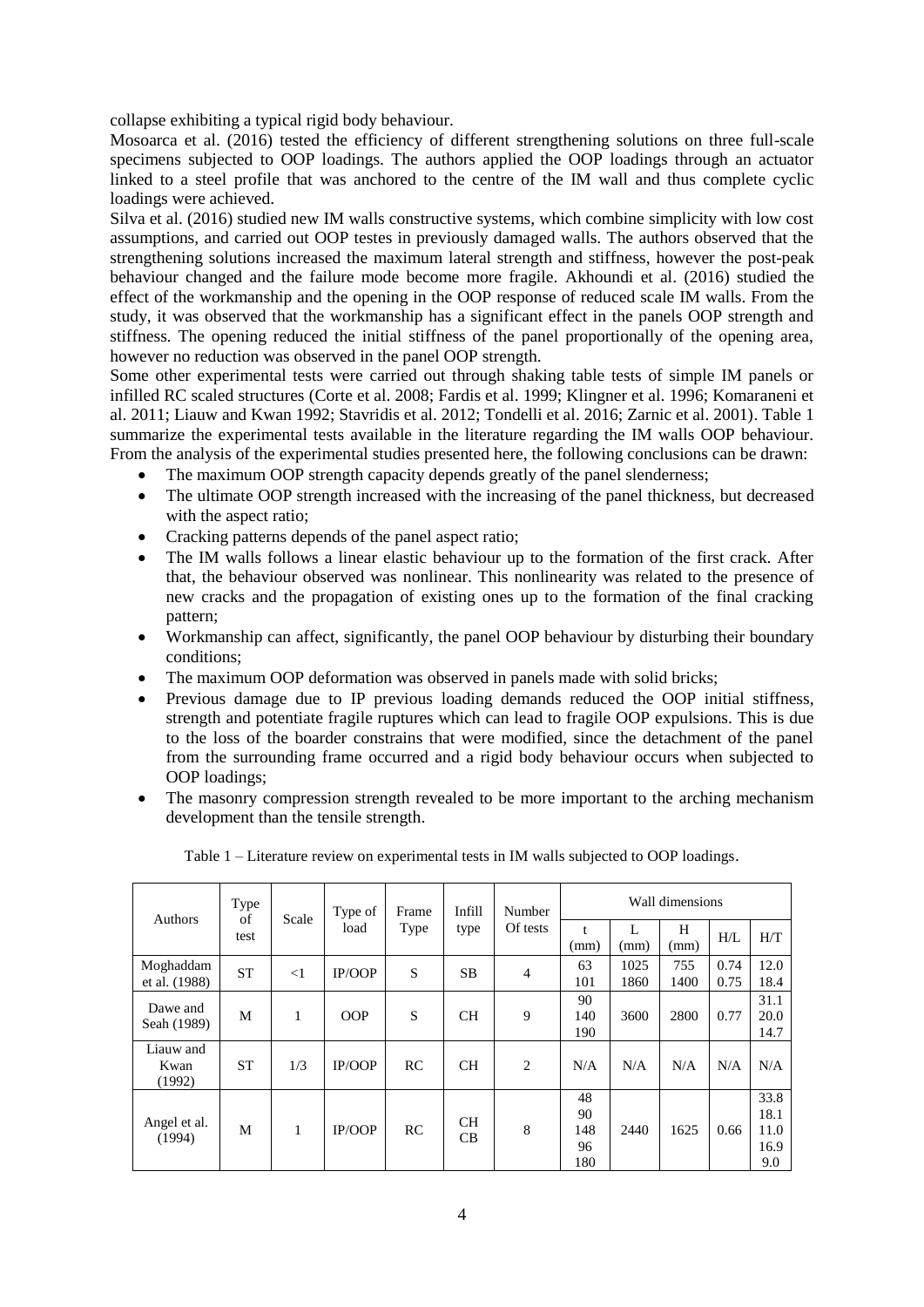| Klingner et<br>al. (1996)                                       | <b>ST</b>    | 1/2          | IP/OOP     | RC        | <b>SB</b> | 8(58)          | N/A               | N/A          | N/A          | N/A          | N/A                        |
|-----------------------------------------------------------------|--------------|--------------|------------|-----------|-----------|----------------|-------------------|--------------|--------------|--------------|----------------------------|
| Beconcini<br>(1997)                                             | $\mathsf{C}$ | $\mathbf{1}$ | <b>OOP</b> | A         | $\rm CH$  | 33             | 80<br>120         | 1000         | 2800<br>3500 | 2.8<br>3.5   | 35<br>23.3<br>43.8<br>29.2 |
| Fardis et al.<br>(1999)                                         | <b>ST</b>    | $\mathbf{1}$ | IP/OOP     | RC        | CH        | 2              | N/A               | N/A          | N/A          | N/A          | $\rm N/A$                  |
| Flanagan<br>and Bennett<br>(1999)                               | $\mathsf{C}$ | $\mathbf{1}$ | IP/OOP     | ${\bf S}$ | CH        | 9              | 100<br>200<br>330 | 2240         | 2240         | $\mathbf{1}$ | 22.4<br>11.2<br>6.79       |
| Calvi and<br>Bolognini<br>(2001)                                | M            | $\mathbf{1}$ | IP/OOP     | RC        | <b>CH</b> | 10             | 135               | 4200         | 2750         | 0.65         | 20.4                       |
| Zarnic et al.<br>(2001)                                         | <b>ST</b>    | 1/4          | IP/OOP     | RC        | SB        | $\overline{c}$ | N/A               | N/A          | N/A          | N/A          | N/A                        |
| Griffith and<br>Vaculik<br>(2007);<br>Griffith et<br>al. (2007) | $\mathsf{C}$ | 1            | <b>OOP</b> | A         | <b>SB</b> | $\,8\,$        | 110               | 4000<br>2500 | 2500         | 0.63<br>1    | 22.7                       |
| Corte et al.<br>(2008)                                          | C            | $\mathbf{1}$ | <b>OOP</b> | RC        | <b>SB</b> | $\overline{2}$ | N/A               | N/A          | N/A          | N/A          | N/A                        |
| Komaraneni<br>et al. (2011)                                     | <b>ST</b>    | 1/2          | IP/OOP     | RC        | SB        | $\mathfrak{Z}$ | N/A               | N/A          | N/A          | N/A          | N/A                        |
| Stavridis et<br>al. (2012)                                      | <b>ST</b>    | $\mathbf{1}$ | IP/OOP     | RC        | <b>SB</b> | $\mathbf{1}$   | N/A               | N/A          | N/A          | N/A          | N/A                        |
| Varela-<br>Rivera et al.<br>(2012)                              | $\mathsf{C}$ | $\mathbf{1}$ | <b>OOP</b> | RC        | SB        | 3              | 150               | 3700         | 2700         | 0.73         | 18                         |
| Pereira et al.<br>(2012)                                        | $\mathsf{C}$ | 1/1.5        | IP/OOP     | RC        | <b>CH</b> | $\,8\,$        | 150               | 3500         | 1700         | 0.49         | 11.3                       |
| Hak et al.<br>(2014)                                            | $\mathsf{C}$ | $\mathbf{1}$ | <b>OOP</b> | RC        | <b>CH</b> | 5              | 235               | 4220         | 2950         | 1.43         | 12.6                       |
| da Porto et<br>al. (2015)                                       | M            | $\mathbf{1}$ | IP/OOP     | RC        | CH        | 7              | 120               | 4150         | 2650         | 1.57         | 22.1                       |
| Preti et al.<br>(2015)                                          | $\mathsf{C}$ | $\mathbf{1}$ | IP/OOP     | S         | <b>CH</b> | 2              | 190               | 2930         | 2460         | 1.19         | 12.9                       |
| Furtado et<br>al. (2016)                                        | $\mathsf{C}$ | $\mathbf{1}$ | IP/OOP     | RC        | CH        | 3              | 150               | 4200         | 2300         | 1.83         | 15.3                       |
| Mosoarca et<br>al. (2016)                                       | $\mathbf C$  | $\mathbf{1}$ | <b>OOP</b> | ${\bf S}$ | $\rm CH$  | 3              | 250               | 2650         | 3500         | 0.76         | 14                         |
| Tondelli et<br>al. (2016)                                       | <b>ST</b>    | 1/2          | IP/OOP     | RC        | CH        | $\mathbf{1}$   | N/A               | N/A          | N/A          | N/A          | N/A                        |
| Silva et al.<br>(2016)                                          | $\mathsf{C}$ | 1/1.5        | IP/OOP     | RC        | CH        | 3              | 100               | 2415         | 1635         | 0.68         | 16.4                       |
| Akhoundi et<br>al. (2016)                                       | $\mathsf{C}$ | 1/1.5        | IP/OOP     | RC        | <b>CH</b> | $\mathfrak{Z}$ | 100               | 2415         | 1635         | 0.68         | 16.4                       |

## **3. EXPERIMENTAL ASSESSMENT OF THE GRAVITY LOAD INFLUENCE IN THE OOP CAPACITY OF IM WALLS**

#### *3.1 Introduction*

The experimental work presented throughout this section was carried out with the aim of obtain preliminary results regarding the possible effect of the gravity load. For this, axial load will be applied in the top of the RC frame columns simultaneously with the OOP loading pressure applied with airbags at the IM wall (Furtado et al. 2017).

Throughout this section it will be presented detailed information regarding the test setup, specimens' description and test instrumentation, loading protocol, material and mechanical characterization. Finally, at the end of the section the results from the OOP tests will be presented and discussed in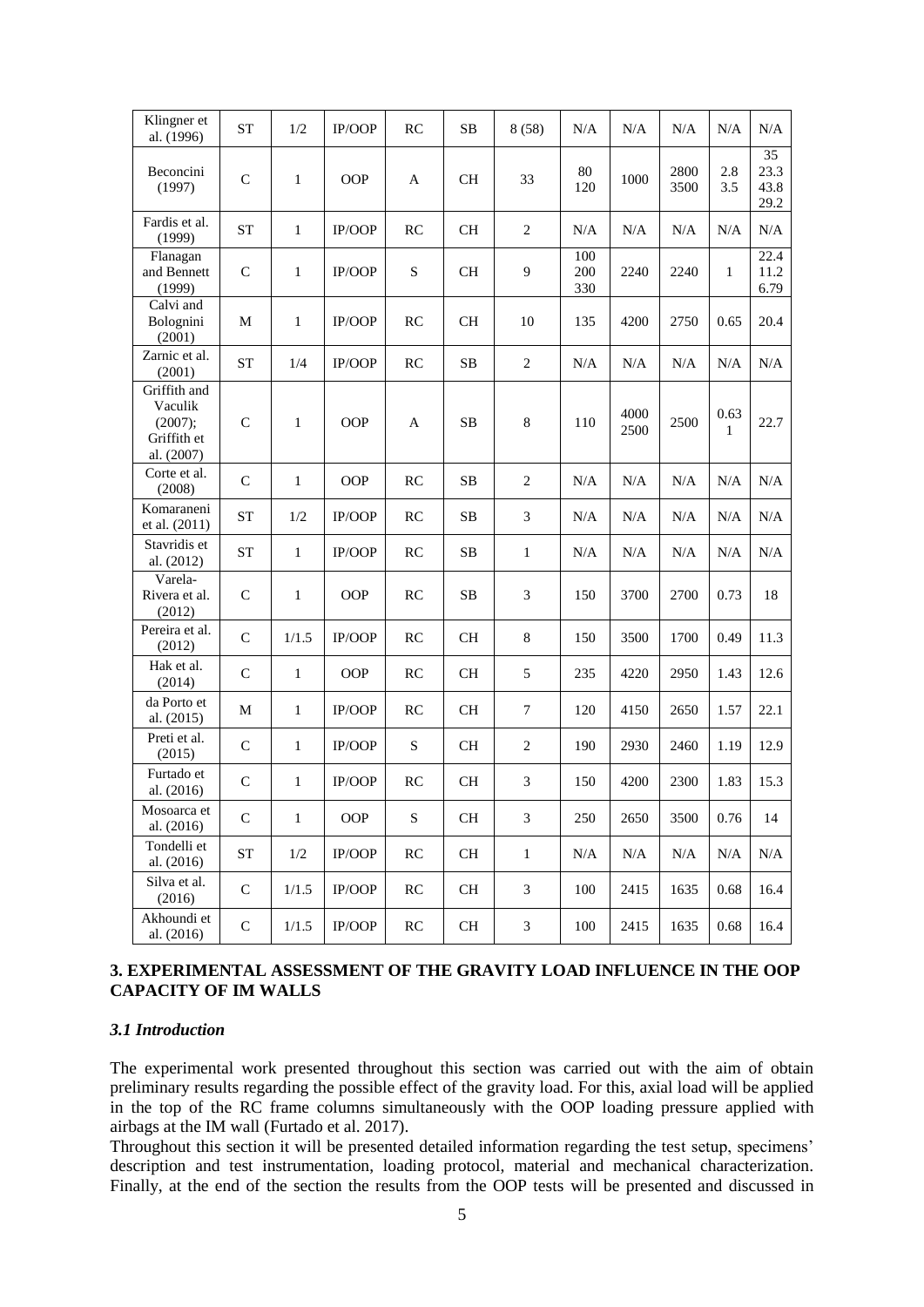terms of damages observed along the tests, cracking pattern, force-displacement curves, maximum strength, stiffness and strength degradation, and accumulative energy dissipation.

## *3.2 Test Setup*

The OOP test consisted on the application of a uniform distributed pressure, throughout the entire panel under tested, through nylon airbags. With this procedure, it is pretended to mobilize all the infill panel considering all the distributed inertia forces that results from a seismic excitation. The uniform load applied through all the infill panel is reacted against a self-equilibrated steel structure that is composed by five vertical and four horizontal alignments that are rigidly connected to the RC frame with steel re-bars in twelve previous drilled holes. Between the self-equilibrated steel structure and the RC frame it was included twelve load cells that allow the monitoring of the loads transmitted throughout the experimental test. In front of the self-equilibrated steel structure it was placed a wooden platform to withstand the airbags pressure and transfer it to the structure and consequently to the tested panel. This self-equilibrated system uses the RC frame bending stiffness and strength to react against the OOP forces developed from the application of the pressure on the panel. This OOP test setup can be adaptable to specimens with different geometries, types of masonry units and existence of openings. As disadvantage, is the impossibility of perform complete cyclic tests. With this test setup only, charge-discharge loadings can be carried out. In the case of tests combined with gravity load, this load is applied in the top of each column through hydraulic jacks inserted between a steel cap placed on the top of the columns and an upper HEB 200 steel shape, which, in turn, was connected to the foundation steel shape resorting to a pair of high-strength rods per column. Hinged connections were adopted between these rods and the top and foundation steel shapes. In Figure 1 it can be observed the general view of the test setup.



Figure 1. Test setup: a) Front view; b) Lateral view; and c) schematic layout.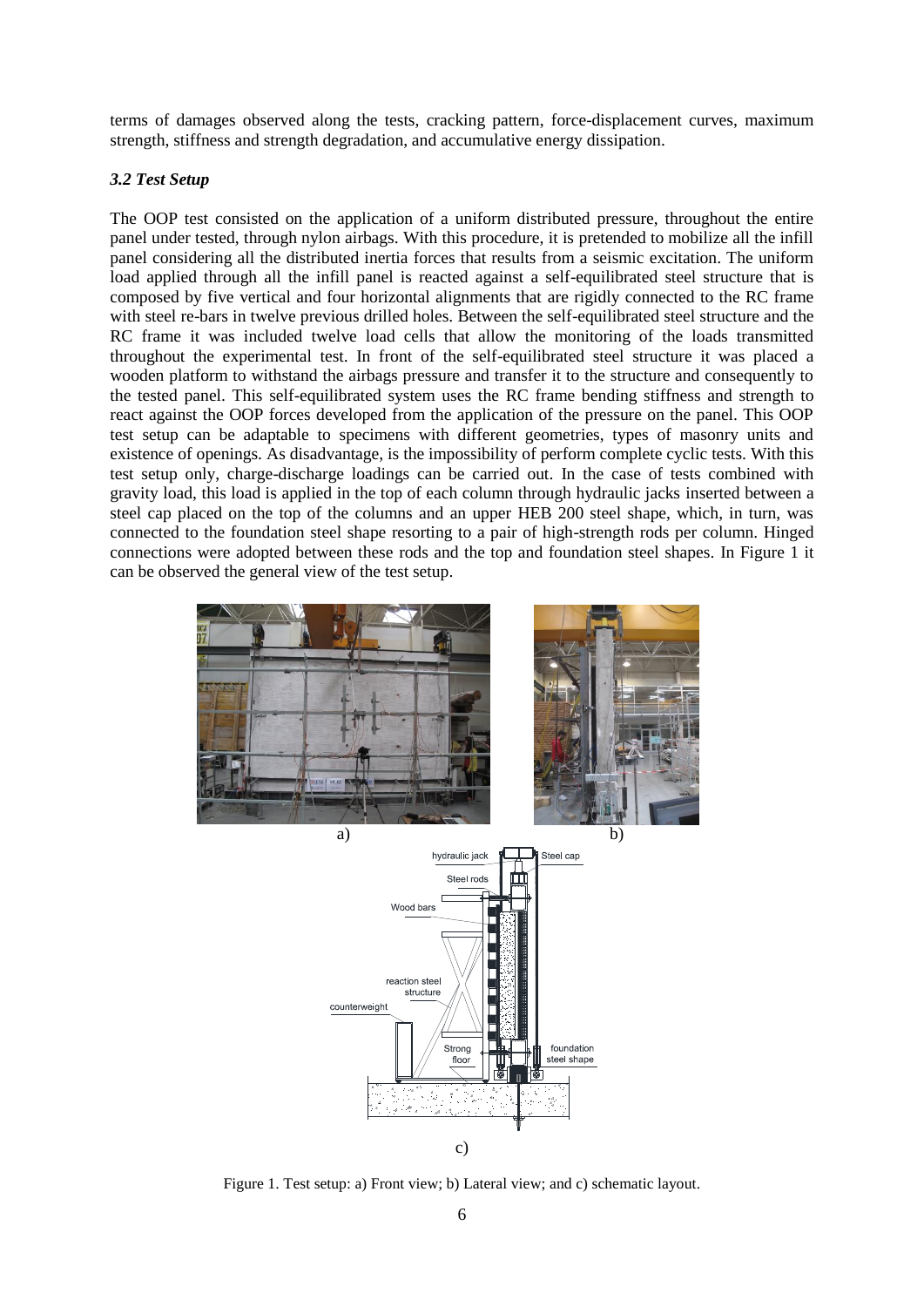## *3.3 Specimen's details, material and mechanical properties*

Three IM walls were built with the full-scale dimensions 4.20x2.30meters respectively length and height. The infill panels were built within a RC frame with columns and beams cross-sections of 0.30x0.30meters and 0.50x0.30meters respectively. The IM walls were built with hollow clay horizontal bricks, as frequently adopted in the Southern Europe (Furtado et al. 2016). The mortar used to construct the specimens was an industrial pre-dosed M5 class ("Ciarga" type). No plaster was adopted. All the panels were built totally supported in the bottom RC beam. The contact between both specimens and the surrounding columns and the bottom beam is provided by approximately 1cm layer of mortar (full bedded joints). No gaps were introduced between the panel and the frame and no reinforcement was used. Regarding the contact between the top beam, half-brick and mortar are used to fill the gap that resulted from the IM wall construction. Specimen Inf\_01 is single leaf panel, totally supported in the bottom beam subjected to monotonic OOP load combined with 270kN applied in the top of the frame columns. Specimen Inf\_02 is also a single leaf panel, totally supported in the bottom RC beam that was subjected to cyclic OOP test without gravity load. Finally, the specimen Inf\_04 is similar to specimen Inf\_01, but with difference regarding the OOP, that was applied cyclically. In Table 2 is summarized the testing campaign and the mechanical and material properties of each specimen under study.

|  |  |  | Table 2 - Summary of the specimens' information: type of test, gravity load, mechanical and material properties. |  |
|--|--|--|------------------------------------------------------------------------------------------------------------------|--|
|  |  |  |                                                                                                                  |  |

|          |              | Gravity<br>load<br>(kN) | Infill panel        | Masonry     | Mortar      | Mortar   |
|----------|--------------|-------------------------|---------------------|-------------|-------------|----------|
| Specimen | Type of test |                         |                     | compressive | compressive | flexural |
|          |              |                         | support             | strength    | strength    | Strength |
|          |              |                         | conditions          | (MPa)       | (MPa)       | (MPa)    |
| Inf $01$ | Monotonic    | 270                     | <b>Full Support</b> | 0.53        | 16.55       | 5.65     |
| Inf $02$ | Cyclic       |                         | <b>Full Support</b> | 0.53        | 5.66        | 2.11     |
| Inf $04$ | Cvelic       | 270                     | <b>Full Support</b> | 1.10        | 8.76        | 5.16     |

## *3.4 Loading condition and instrumentation*

As can be observed in Table 2, specimens Inf 01 and Inf 04 were subjected to combined gravity load and OOP load. The gravity load was not applied in specimen Inf\_02, which will be the reference specimen. Monotonic OOP loading was applied in specimen Inf  $\alpha$ 1 and the remaining ones to cyclic load. The pressure level inside the airbags was set by two pressure valves which were controlled according to the target and measured OOP displacement at the central point of the infill panel. The displacement monitoring were continuously acquired during the tests using a data acquisition and control system developed with the National Instruments LabVIEW software platform (NI 2012). Halfcyclic OOP displacements were imposed with steadily increasing displacement levels, targeting the following nominal peak displacements: 2.5; 5; 7.5; 10; 15; 20; 25; 30; 35; 40; 45; 50; 50; 55; 60; 65 and 70 (mm). Two half-cycles were repeated for each lateral deformation demand level at the control node. The central geometric point of the IM wall was selected as the control point because it was expected that occur the largest deformation of the panel.

To capture the specimens OOP displacements and rotations between the panel and the RC frame it was used twenty-one displacement transducers, thirteen of them LVDT - Linear variable differential transformer (and the remaining eight DWT - Draw-Wire Displacement Transducer. The LVDTs were divided along three vertical and three horizontal alignments distributed along the quarters of each dimension of the panel. The rotation of the panel was measured through a pair of DWT placed at the middle border of each side of the panel. As previously stated before, twelve load cells were used to monitoring the forces of each steel re-bar that link the RC frame and the reaction structure during the tests. The gravity load applied on the top of each column was kept constant and was continuously monitored by two load cells that were inserted between the jacks and the top of each columns.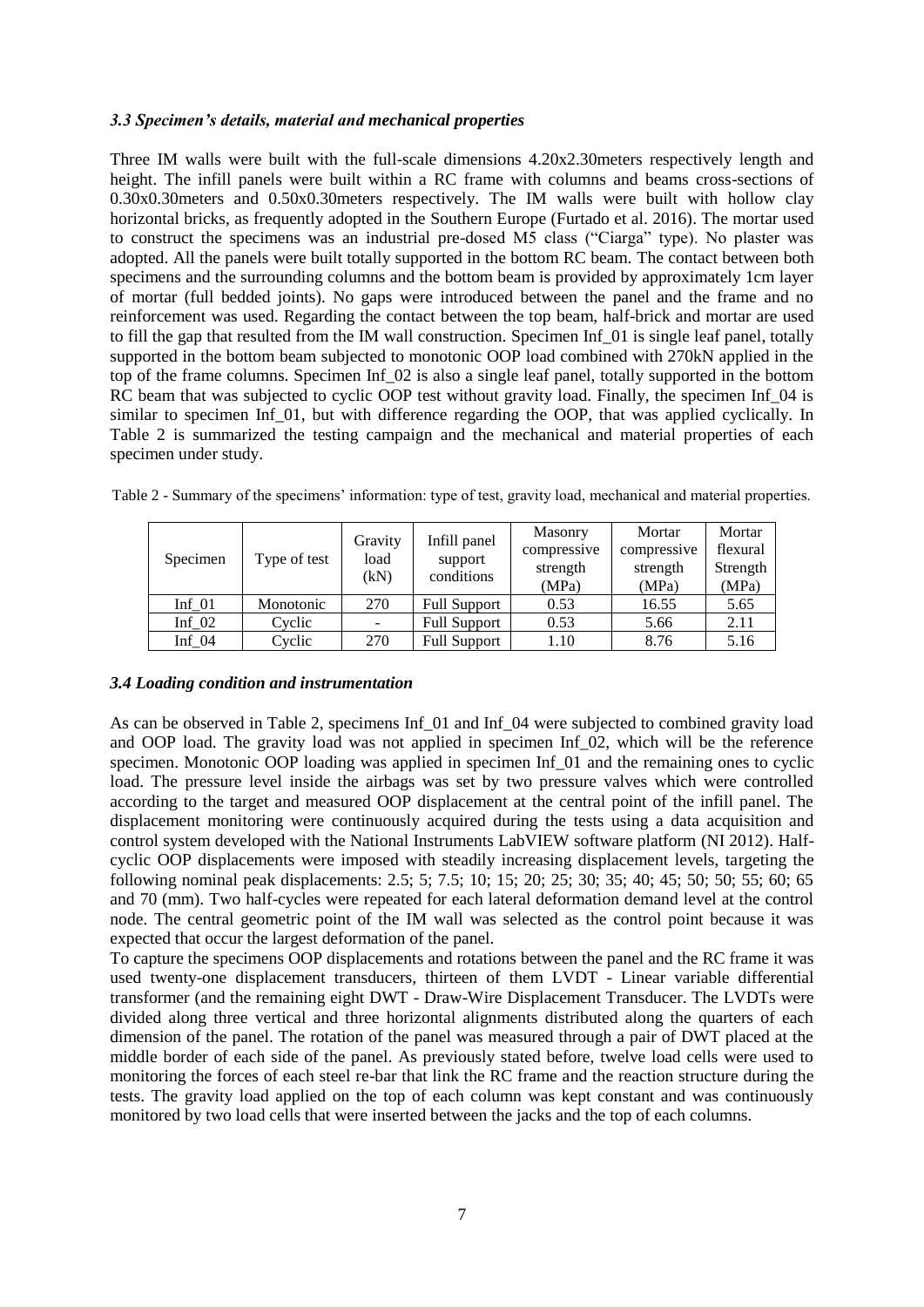#### *3.5 Test results*

Different damages were observed during the OOP tests on the panels with and without gravity load. The reference specimen Inf 02 damage observed within the test was characterized by a trilinear cracking, with slight cracking between the top of the wall and the top beam. The deformation of the panel was concentrated in the centre, typically of a wall with three borders constrained. On the other hand, the Inf  $\overline{01}$  and Inf  $\overline{04}$  damages observed were characterized by a vertical cracking at the middle of the panel. It was also observed the detachment of the panel from the top and bottom beams. The damages observed and cracking pattern of each specimen is illustrated in Figure 2.





Figure 2. Test results: Damages observed and cracking pattern.

From the force-displacement curves (Figure 3a), the following observations can be drawn:

Specimen Inf 01 reached a maximum OOP strength of 74kN for an OOP displacement of 21mm. An ultimate OOP strength of 21kN was obtained for an OOP displacement of 72mm. Specimen Inf 02 achieved a maximum OOP strength of 67kN for an OOP displacement of 17mm. An ultimate strength of 48kN was reached for an OOP displacement of 54mm. Finally, the rupture of the panel Inf\_04 occurred for the OOP displacement of 7.23mm which corresponded to a maximum strength of 46kN. An ultimate load of 28.3kN was reached for an OOP displacement of 44.6mm;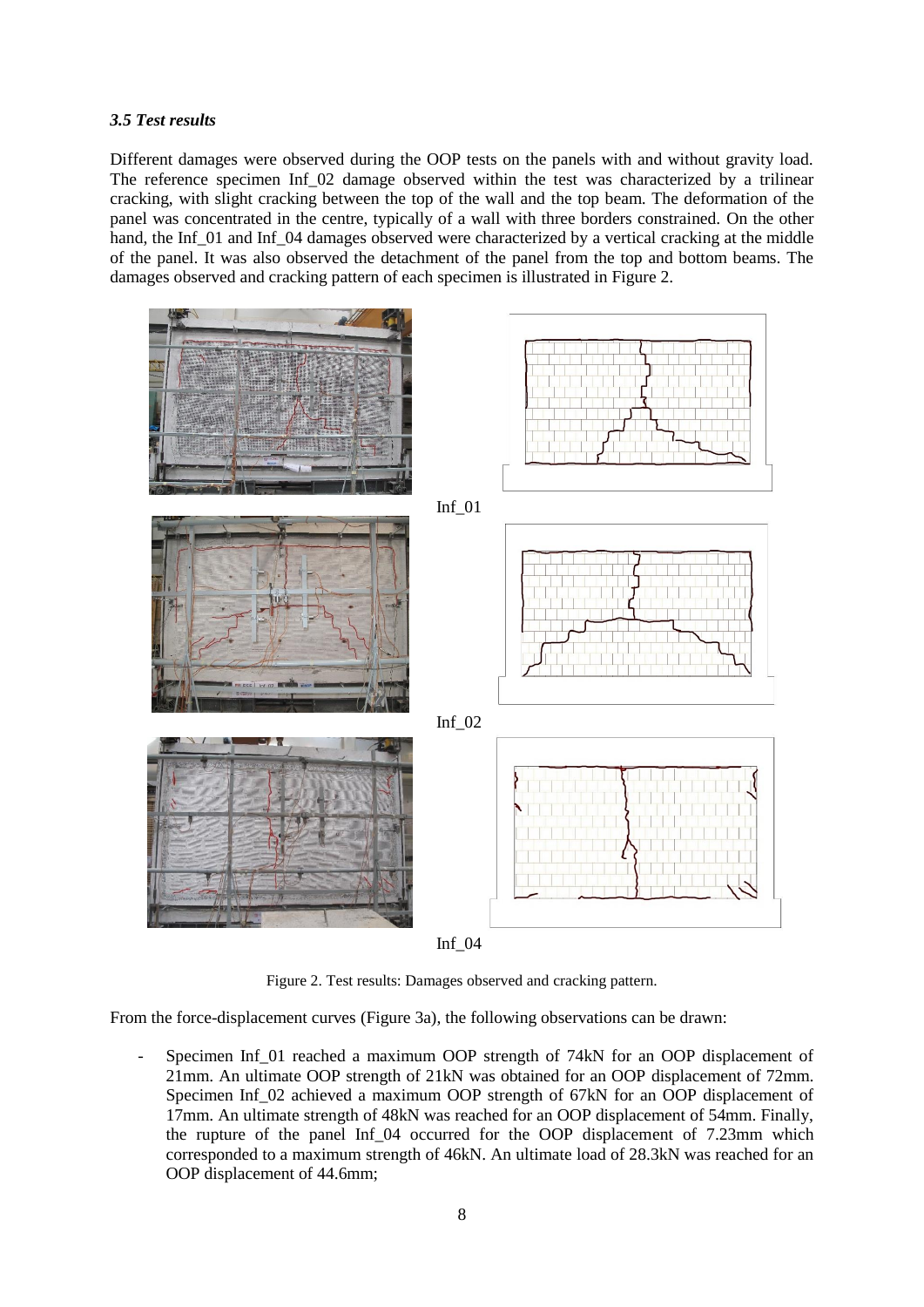- After the appearance of the first crack that corresponded to the exhaustion of the OOP capacity of the wall Inf\_04 the OOP force reduced from 46kN until 28.3kN. This effect can be attributed to the gravity load application, since the rupture of the top and bottom joint between the panel occurred similarly of Specimen Inf\_02;
- It is observed higher OOP strength degradation on specimen Inf  $01$ ;
- The panel Inf 01 achieved the highest maximum strength (Figure 3b), about 10% higher than Inf\_02 and 61% than Inf\_04.



Figure 3. Test results: a) Force-displacement; b) Maximum strength.

The stiffness degradation (Figure 4a) was evaluated by comparing the peak-to-peak secant stiffness values resulted from the first cycle of each imposed peak displacement for all the tests. From the results, the following observations can be drawn:

- As expected due the nature of this type of elements, it is clear the trend of the stiffness degradation with the increase of the OOP displacements and corresponding loose of the internal integrity;
- The panel with less stiffness degradation for the same OOP displacement were the panel Inf  $\overline{01}$ , on the other hand the panel Inf  $\overline{04}$  obtained larger stiffness degradation (about 45%). Since the panel Inf\_04 failure occurred for small OOP values, and consequently reduced significantly their OOP stiffness;
- Regarding the effect of the axial load on the top of the columns, no conclusions can be drawn, since the specimen Inf\_01 was the one the lower stiffness degradation for the same OOP displacement, which was not observed for the specimen Inf\_04. This difference can be explained by the fact that the specimen Inf\_01 was subjected to a monotonic OOP loading instead of the specimen Inf\_04 that was subjected to cyclic OOP loadings.

For each infill panel, the energy dissipated in each individual loading half-cycle and the cumulative energy dissipation throughout the whole test history were calculated (illustrated in Figure 4b). The cumulative dissipation energy was evaluated for all the tests (except for test Inf\_01), considering the area of each loading cycle. From the results it can be observed that the specimens Inf\_02 and Inf\_04 reached an accumulative energy dissipation of 6kNm and 1.8kNm respectively. The application of the gravity load reduced the energy dissipation capacity of the panel Inf\_04 about 4 times.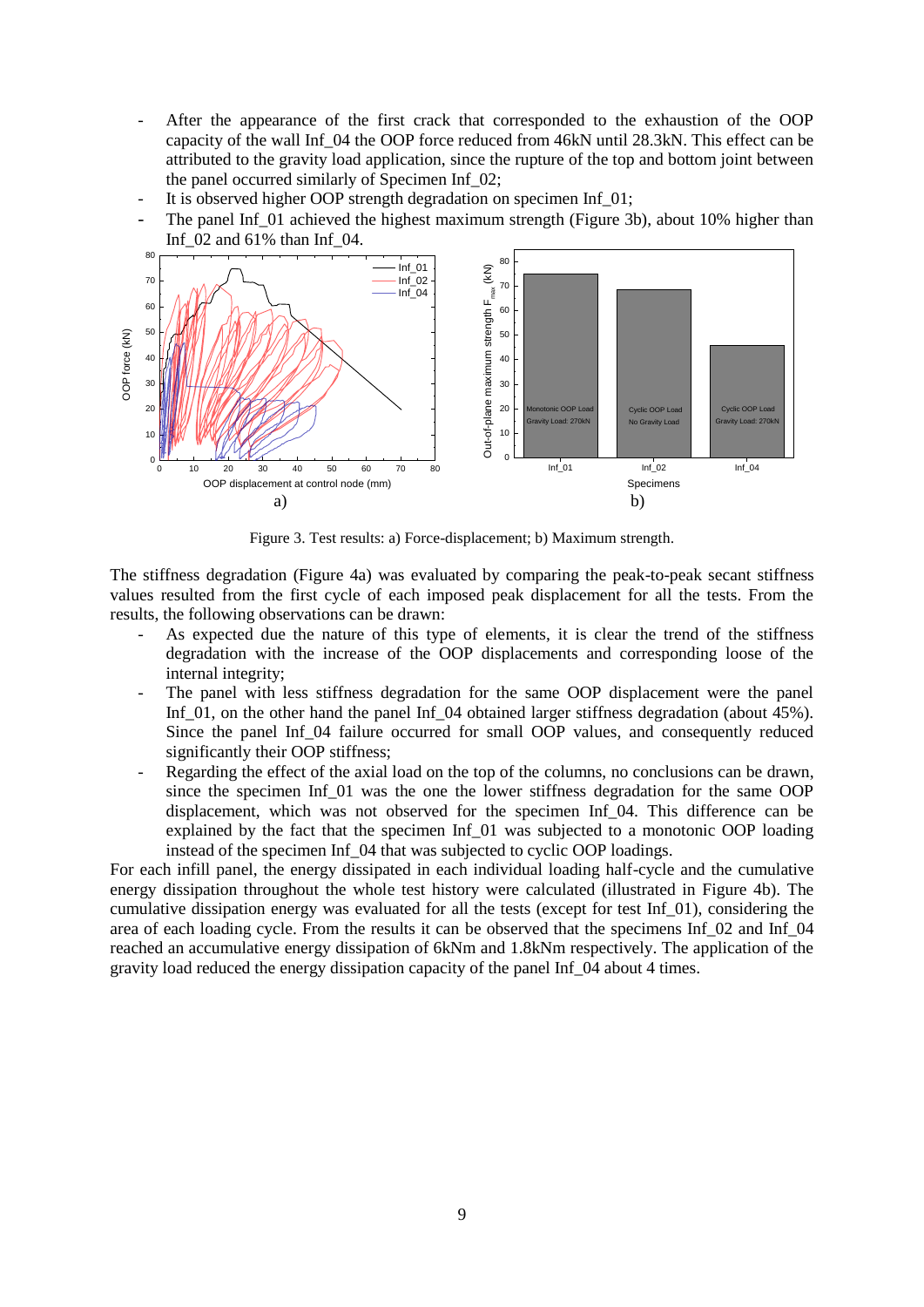

Figure 4. Test results: a) strength degradation; b) accumulative energy dissipation.

## **4. CONCLUSIONS**

Recent earthquake events demonstrated that the IM walls OOP collapse is a potential risk for the population and that the lack of sufficient knowledge regarding the effect in the panel OOP performance requires several efforts characterize experimental and numerically this phenomenon. This manuscript presented an experimental work focused the influence of the gravity load in the panel OOP capacity.

A summarized literature review on IM walls OOP experiments was presented, from which it was observed that: i) High slenderness panels reached lower maximum OOP strength; ii) cracking pattern depends of the panel aspect ratio; iii) workmanship can introduce large variabilities in the panel OOP strength capacity; iv) the ultimate strength capacity of the panel increases with the increase of the panel thickness; v) previous damage due to previous IP loading demands reduce the OOP initial stiffness, strength capacity and potentiate fragile ruptures which can lead to fragile OOP expulsions; iii) The masonry compression strength revealed to be more important to the formation of the arching mechanism than the tensile strength.

An experimental activity composed by three full-scale IM panels that were subjected to quasi-static monotonic and cyclic OOP loadings with the aim of obtain results regarding the possible effect of the gravity load was presented. From the results, it was observed that the application of the gravity load on the top of the columns modified the panels' cracking pattern. It was also observed a pronounced strength degradation after reached the maximum strength. Further number of tests have to be made in the future to confirm the preliminary results regarding the influence of the gravity load that were achieved within the present manuscript.

#### **5. ACKNOWLEDGMENTS**

The authors would like to acknowledge the technicians of the Laboratory of Earthquake and Structural Engineering (LESE), Mr. Valdemar Luis, Mr. Guilherme Nogueira and Mr. Nuno Pinto for their support in the experimental activity reported in this paper, and Preceram for the provision of all the bricks used in the experimental tests. This work was financially supported by: Project POCI-01-0145- FEDER-007457 - CONSTRUCT - Institute of R&D In Structures and Construction funded by FEDER funds through COMPETE2020 - Programa Operacional Competitividade e Internacionalização and by national funds through FCT - Fundação para a Ciência e a Tecnologia. This work was object of specific financial support of FCT through the P0CI-01-0145-FEDER-016898 – "ASPASSI Safety Evaluation and Retrofitting of Infill masonry enclosure Walls for Seismic demands".

#### **6. REFERENCES**

Akhoundi, F., Vasconcelos, G., Lourenço, P., and Silva, B. (2016). "Out-of-plane response of masonry infilled RC frames: effect of workamnship and opening." *Brick and Block Masonry Conference (IB2MAC)*Padua, Italy.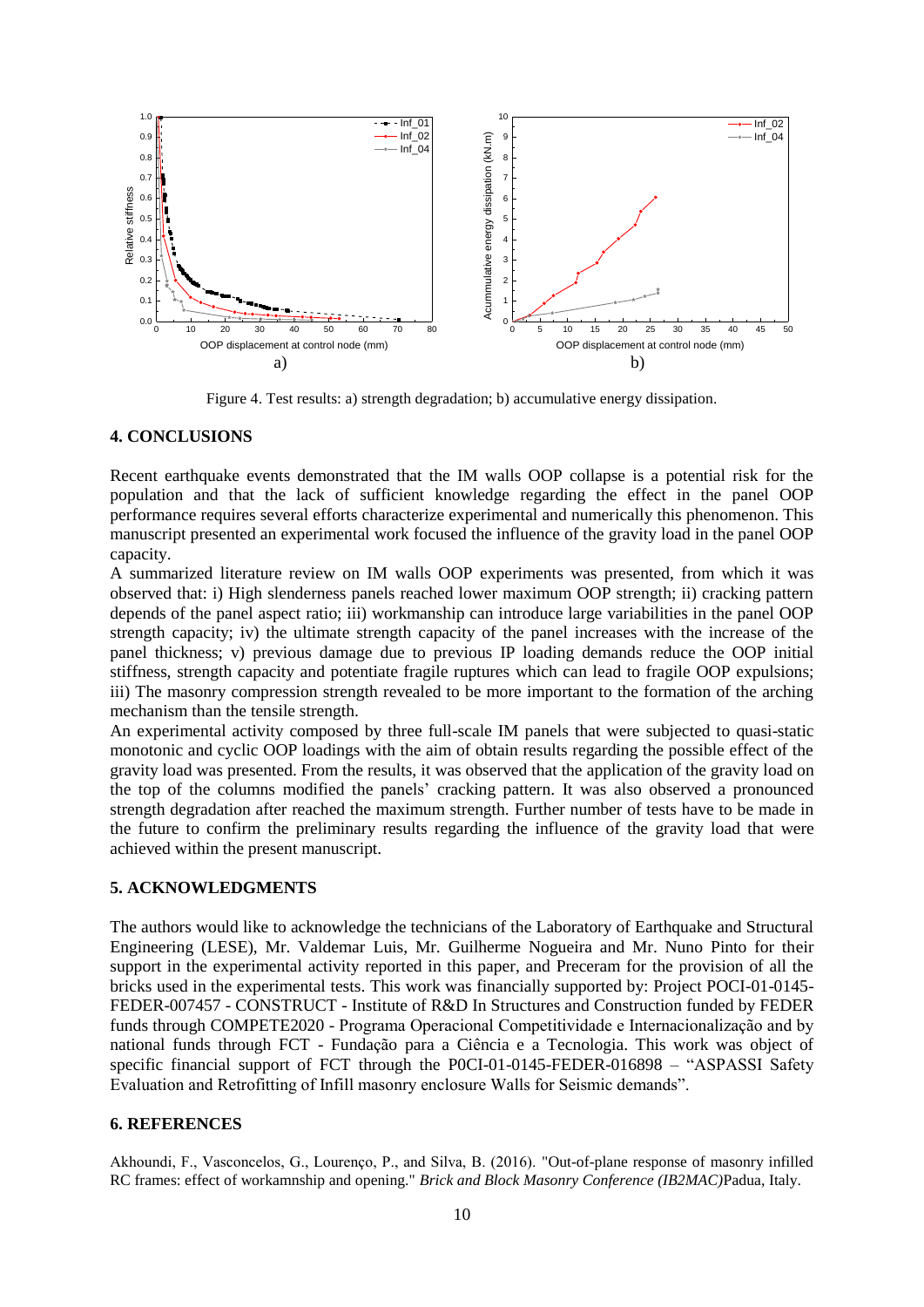Angel, R., Abrams, D., Shapiro, D., Uzarski, J., and Webster, M. (1994). "Behavior of reinforced concrete frames, with masonry infills, Civil Engineering Studies, Reserach Series No. 589, UILU-ENG, Department of Civil Engineering, University of Ilinois, USA, pages, 94-2005."

Beconcini, M. (1997). "Sulla resistenza a forze orizzontali di pareti in elementi forati in laterizio." *Construire in laterizio* 55, 60-69.

Calvi, G., and Bolognini, D. (2001). "Seismic response of reinforced concrete frames infilled with weakly reinforced masonry panels." *Journal of Earthquake Engineering*, 5(2), 153-185.

Corte, G., Fiorinho, L., and Mazzolani, F. (2008). "Lateral-loading tests on a real RC building including masonry infill panels with and without FRP strengthening." *Journal of Materials in Civil Enginering*, 20(6), 419-431.

da Porto, F., Guidi, G., Verlato, N., and Modena, C. (2015). "Effectiveness of plasters and textile reinforced mortars for strengthening clay masonry infill walls subjected to combined in-plane/out-of-plane actions / Wirksamkeit von Putz und textilbewehrtem Mörtel bei der Verstärkung von Ausfachungswänden aus Ziegelmauerwerk, die kombinierter Scheiben- und Plattenbeanspruchung ausgesetzt sind." *Mauerwerk*, 19(5), 334-354.

Dawe, J., and Seah, C. (1989). "Out-of-plane resistance of concrete masonry infilled panels." *Canadian Journal of Civil Engineering*, 16(6), 854-864.

de la Llera, J. C., Rivera, F., Mitrani-Reiser, J., Jünemann, R., Fortuño, C., Ríos, M., Hube, M., Santa María, H., and Cienfuegos, R. (2017). "Data collection after the 2010 Maule earthquake in Chile." *Bull Earthquake Eng*, 15(2), 555-588.

De Luca, F., Verderame, G., Gómez-Martinez, F., and Pérez-García, A. (2014). "The structural role played by masonry infills on RC buildings performances after the 2011 Lorca, Spain, earthquake." *Bull Earthquake Eng*, 12, 1999-2006.

Fardis, M., Bousias, S., Franchioni, G., and Panagiotakos, T. (1999). "Seismic response and design of RC structures with plan-eccentric masonry infills." *Earthquake Engineering & Structural Dynamics*, 28, 173-191.

Flanagan, R., and Bennett, R. (1999). "Bidirectional behaviour of structural clay tile infilled frames." *Journal of Structural Engineering*, 125(3), 236-244.

Furtado, A., Costa, C., Arêde, A., and Rodrigues, H. (2016). "Geometric characterisation of Portuguese RC buildings with masonry infill walls." *European Journal of Environmental and Civil Engineering*, pp. 1-16.

Furtado, A., Rodrigues, H., Arêde, A., and Varum, H. (2016). "Experimental evaluation of out-of-plane capacity of masonry infill walls." *Engineering Structures*, 111, 48-63.

Furtado, A., Rodrigues, H., Arêde, A., and Varum, H. (2016). "Simplified macro-model for infill masonry walls considering the out-of-plane behaviour." *Earthquake Engineering & Structural Dynamics*, 45(4), 507-524.

Furtado, A., Rodrigues, H., Arêde, A., and Varum, H. (2017). "Modal identification of infill masonry walls with different characteristics." *Engineering Structures*, 145, 118-134.

Furtado, A., Rodrigues, H., Varum, H., and Costa, A. (2015). "Evaluation of different strengthening techniques' efficiency for a soft storey building." *European Journal of Environmental and Civil Engineering*, 1-18.

Gautam, D., Rodrigues, H., Bhetwal, K. K., Neupane, P., and Sanada, Y. (2016). "Common structural and construction deficiencies of Nepalese buildings." *Innovative Infrastructure Solutions*, 1(1), 1.

Griffith, M., and Vaculik, J. (2007). "Out-of-plane flexural strength of unreinforced clay brick masonry walls." *TMS Journal*, 25(1), 53-68.

Griffith, M., Vaculik, J., Lam, N., Wilson, J., and Lumantarna, E. (2007). "Cyclic testing of unreinforced masonry walls in two-way bending." *Earthquake Engineering and Structural Dynamics*, 36, 801-821.

Hak, S., Morandi, P., and Magenes, G. (2014). "Out-of-plane experimental response of strong masonry infills." *2 nd European Conference on Earthquake Engineering and Seismology*Turkey.

Hermanns, L., Fraile, A., Alarcón, E., and Álvarez, R. (2014). "Performance of buildings with masonry infill walls during the 2011 Lorca earthquake." *Bull Earthquake Eng*, 12, 1977-1997.

Klingner, R., Rubiano, N., Bashandy, T., and Sweeney, S. (1996). "Evaluation and analytical verification of shaking table data from infilled frames." *11th World Conference on Earthquake Engineering*Acapulco, Mexico.